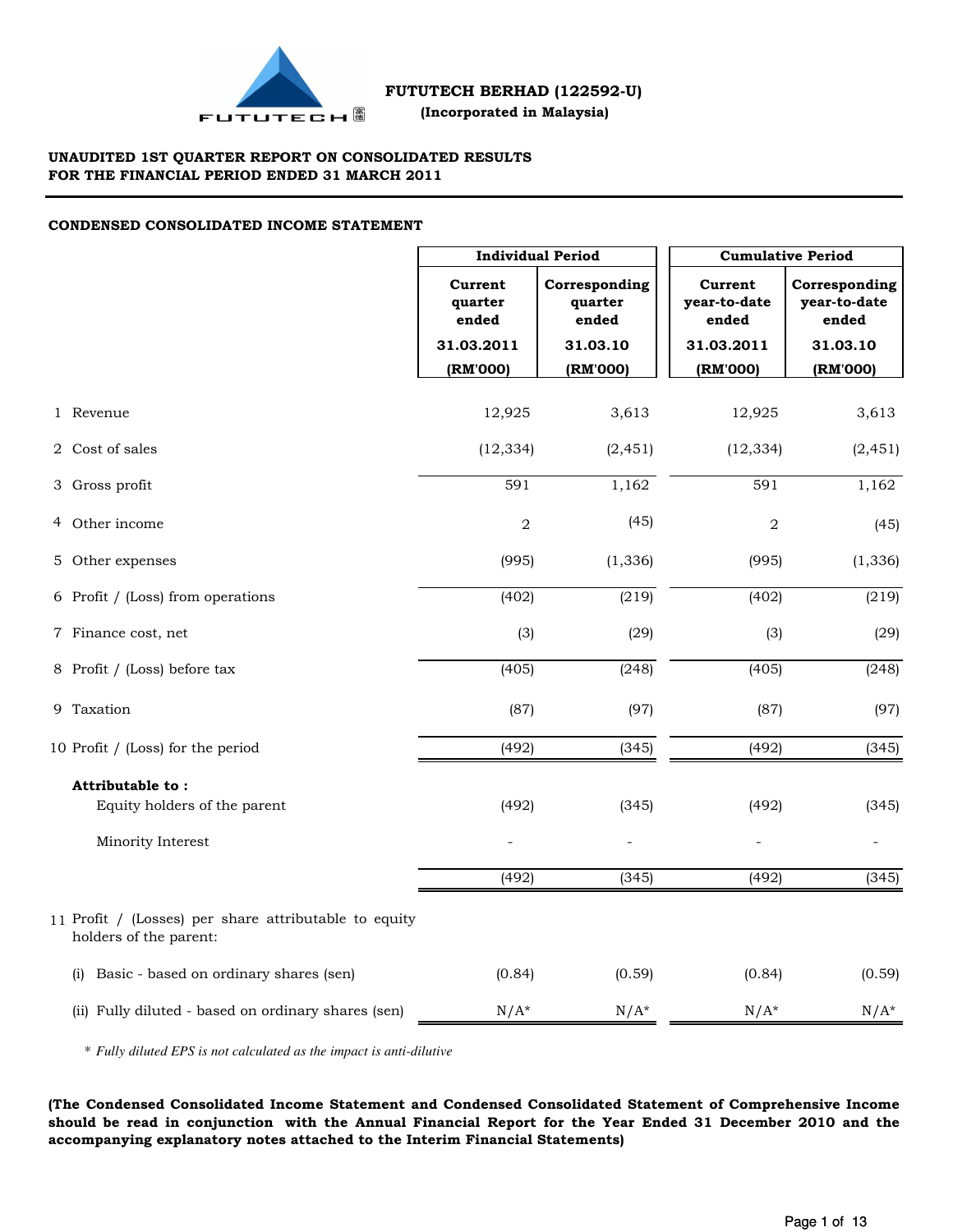

## **(Incorporated in Malaysia)**

## **UNAUDITED 1ST QUARTER REPORT ON CONSOLIDATED RESULTS FOR THE FINANCIAL PERIOD ENDED 31 MARCH 2011**

## **CONDENSED CONSOLIDATED STATEMENT OF COMPREHENSIVE INCOME**

|                                             |                             | <b>Individual Period</b>          |          | <b>Cumulative Period</b>               |  |  |  |
|---------------------------------------------|-----------------------------|-----------------------------------|----------|----------------------------------------|--|--|--|
|                                             | Current<br>quarter<br>ended | Corresponding<br>quarter<br>ended |          | Corresponding<br>year-to-date<br>ended |  |  |  |
|                                             | 31.03.11                    | 31.03.10                          | 31.03.11 | 31.03.10                               |  |  |  |
|                                             | (RM'000)                    | (RM'000)                          | (RM'000) | (RM'000)                               |  |  |  |
|                                             |                             |                                   |          |                                        |  |  |  |
| 1 Profit / (Loss) for the period            | (492)                       | (345)                             | (492)    | (345)                                  |  |  |  |
| 2 Currency translation differences          | (3)                         | (8)                               | (3)      | (8)                                    |  |  |  |
| 3 Total comprehensive income for the period | (495)                       | (353)                             | (495)    | (353)                                  |  |  |  |
| Attributable to:                            |                             |                                   |          |                                        |  |  |  |
| Equity holders of the parent                | (495)                       | (353)                             | (495)    | (353)                                  |  |  |  |
| Minority Interest                           | $\overline{\phantom{0}}$    | $\overline{a}$                    |          |                                        |  |  |  |
|                                             | (495)                       | (353)                             | (495)    | (353)                                  |  |  |  |

**(The Condensed Consolidated Income Statement and Condensed Consolidated Statement of Comprehensive Income should be read in conjunction with the Annual Financial Report for the Year Ended 31 December 2009 and the accompanying explanatory notes attached to the Interim Financial Statements)**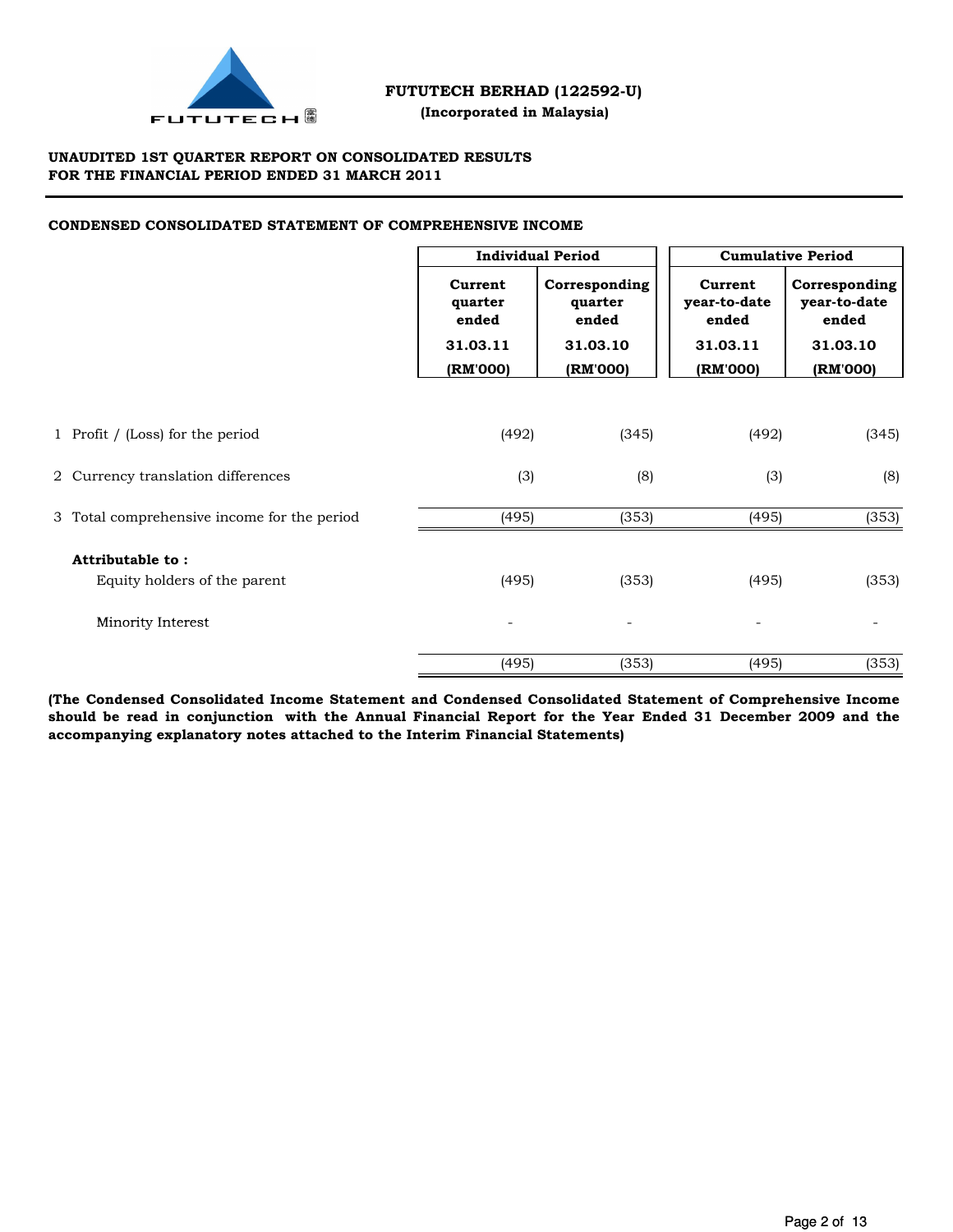

#### **UNAUDITED 1ST QUARTER REPORT ON CONSOLIDATED RESULTS FOR THE FINANCIAL PERIOD ENDED 31 MARCH 2011**

#### **CONDENSED CONSOLIDATED STATEMENT OF FINANCIAL POSITION**

|                                                                                       | (UNAUDITED)<br>As at<br>31.03.2011<br>(RM'000) | (AUDITED)<br>As at<br>31.12.2010<br>(RM'000) |
|---------------------------------------------------------------------------------------|------------------------------------------------|----------------------------------------------|
| <b>NON CURRENT ASSETS</b>                                                             |                                                |                                              |
| <b>Property, Plant and Equipment</b>                                                  | 8,927                                          | 9,234                                        |
| <b>Other Investments</b>                                                              | 54                                             | 54                                           |
| <b>Other Intangible Assets</b>                                                        |                                                |                                              |
|                                                                                       | 8,981                                          | 9,288                                        |
| <b>Current Assets</b>                                                                 |                                                |                                              |
| Inventories                                                                           | 2,755                                          | 1,944                                        |
| Trade Debtors                                                                         | 7,281                                          | 4,026                                        |
| Other Debtors, Deposits and Prepayments                                               | 10,484                                         | 14,993                                       |
| Cash and Bank Balances                                                                | 3,943                                          | 5,055                                        |
|                                                                                       | 24,463                                         | 26,018                                       |
|                                                                                       |                                                |                                              |
| Non-Current Assets Held for Sale                                                      | 24,463                                         |                                              |
| <b>TOTAL ASSETS</b>                                                                   | 33,444                                         | 26,018<br>35,306                             |
| <b>EQUITY and LIABILITIES</b><br>Equity Attributable to Equity Holders of the Company |                                                |                                              |
| Share Capital<br>Reserves                                                             | 58,726                                         | 58,726                                       |
| Others                                                                                | 273                                            | 276                                          |
| Accumulated Losses                                                                    | (31, 894)                                      | (31, 401)                                    |
|                                                                                       | 27,105                                         | 27,601                                       |
| <b>Minority Interest</b>                                                              |                                                |                                              |
| <b>Total Equity</b>                                                                   | 27,105                                         | 27,601                                       |
|                                                                                       |                                                |                                              |
| <b>Non-Current Liabilities</b>                                                        |                                                |                                              |
| Long Term Borrowings                                                                  |                                                |                                              |
| Deferred Taxation                                                                     | 11                                             | 11                                           |
|                                                                                       | 11                                             | 11                                           |
| <b>Current Liabilities</b>                                                            |                                                |                                              |
| <b>Trade Payables</b>                                                                 | 1,813                                          | 5,861                                        |
| Other Payables                                                                        | 4,236                                          | 1,425                                        |
| Short Term Borrowings                                                                 | 86                                             | 215                                          |
| Provision for Taxation                                                                | 193                                            | 193                                          |
|                                                                                       | 6,328                                          | 7,694                                        |
| <b>Total Liabilities</b>                                                              | 6,339                                          | 7,705                                        |
| TOTAL EQUITY and LIABILITIES                                                          | 33,444                                         | 35,306                                       |
|                                                                                       |                                                |                                              |
| Net Assets Per Share (RM)                                                             | 0.46                                           | 0.47                                         |
| Net Tangible Assets Per Share (RM)                                                    | 0.46                                           | 0.47                                         |

**(The Condensed Consolidated Statement of Financial Position should be read in conjunction with the Annual Financial Report for the Year Ended 31 December 2010 and the accompanying explanatory notes attached to the Interim Financial Statements)**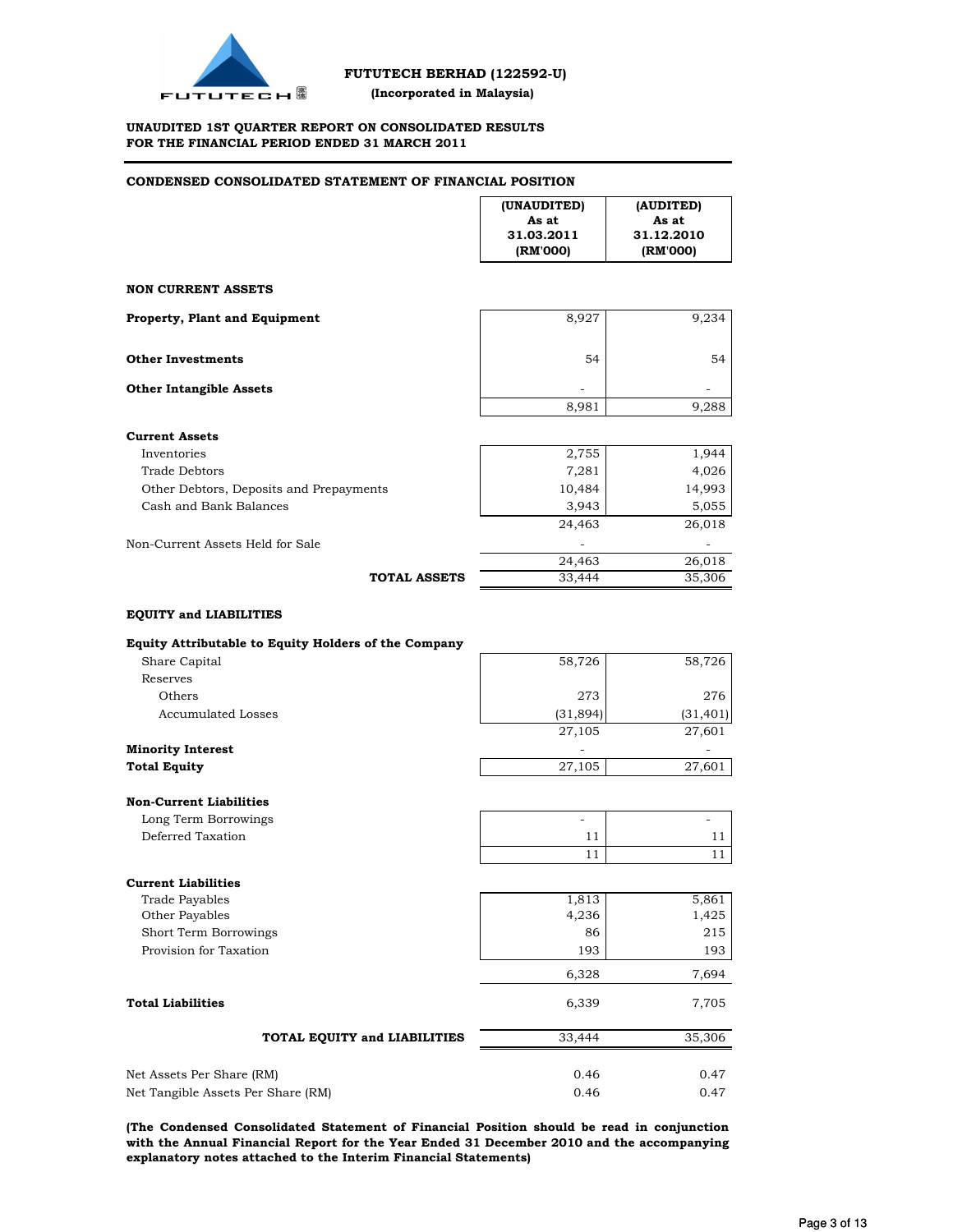

 **(Incorporated in Malaysia)**

## **UNAUDITED 1ST QUARTER REPORT ON CONSOLIDATED RESULTS FOR THE FINANCIAL PERIOD ENDED 31 MARCH 2011**

## **CONDENSED CONSOLIDATED STATEMENTS OF CHANGES IN EQUITY**

|                                                     | Attributable to Equity Holders of the Company |                                                      |                                               |                                      |
|-----------------------------------------------------|-----------------------------------------------|------------------------------------------------------|-----------------------------------------------|--------------------------------------|
| <b>3-MONTH PERIOD ENDED</b><br><b>31 MARCH 2011</b> | <b>Share Capital</b><br><b>RM'000</b>         | Non-Distributable<br><b>Reserve</b><br><b>RM'000</b> | Accumulated<br><b>Losses</b><br><b>RM'000</b> | <b>Total Equity</b><br><b>RM'000</b> |
| Balance as at 1 January 2011                        | 58,726                                        | 276                                                  | (31, 401)                                     | 27,601                               |
| Total Comprehensive Income for the<br>period        |                                               | (3)                                                  | (493)                                         | (496)                                |
| Balance as at 31 MARCH 2011                         | 58,726                                        | 273                                                  | (31,894)                                      | 27,105                               |
| <b>3-MONTH PERIOD ENDED</b><br><b>31 MARCH 2010</b> |                                               |                                                      |                                               |                                      |
| Balance as at 1 January 2010                        | 58,726                                        | 232                                                  | (28, 948)                                     | 30,010                               |
| Total Comprehensive Income for the<br>period        |                                               | (8)                                                  | (345)                                         | (353)                                |
| Balance as at 31 MARCH 2010                         | 58,726                                        | 224                                                  | (29, 293)                                     | 29,657                               |

**(The Condensed Consolidated Statements of Changes in Equity should be read in conjunction with the Annual Financial Report for the Year Ended 31 December 2010 and the accompanying explanatory notes attached to the Interim Financial Statements)**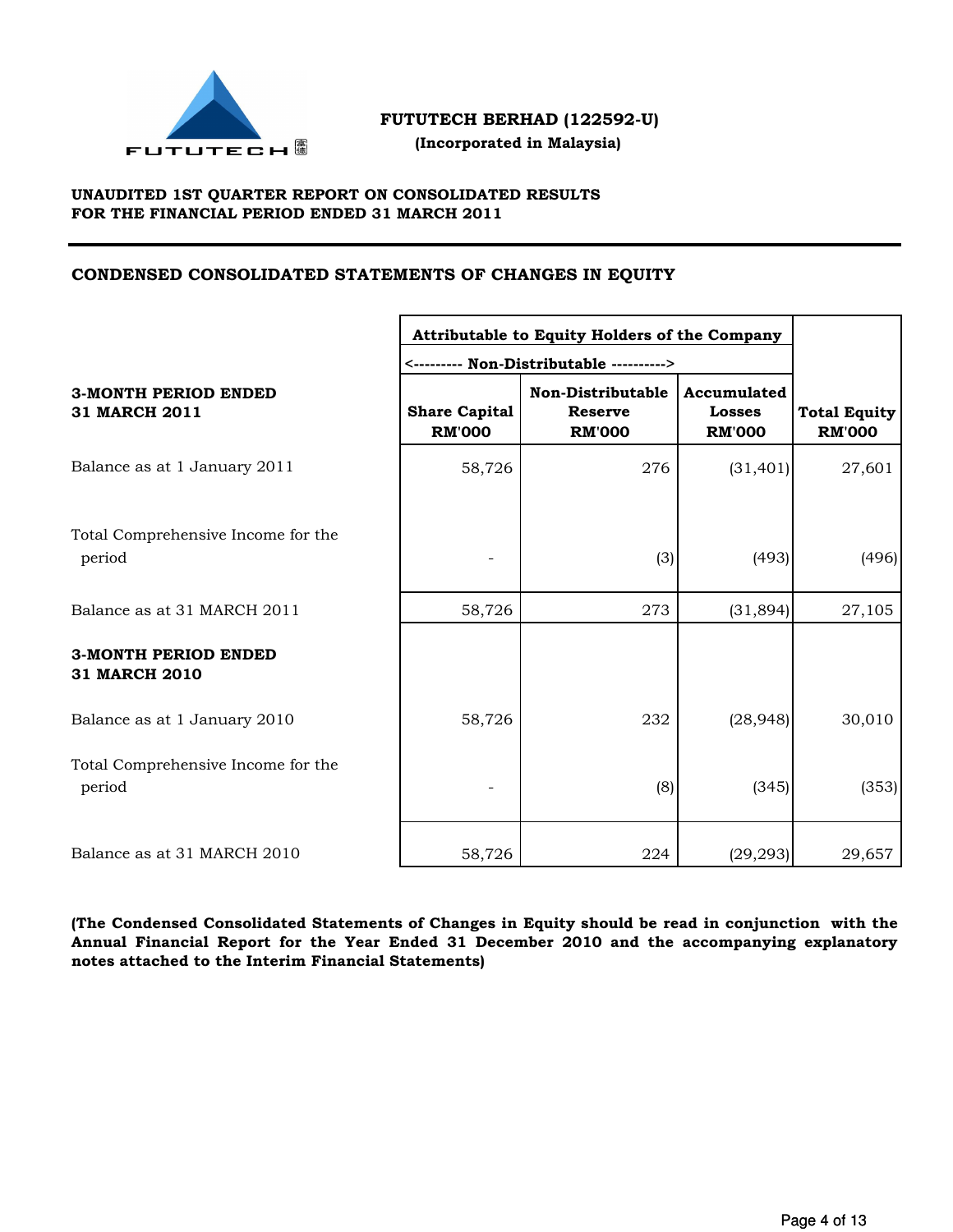

 **(Incorporated in Malaysia)**

## **UNAUDITED 1ST QUARTER REPORT ON CONSOLIDATED RESULTS FOR THE FINANCIAL PERIOD ENDED 31 MARCH 2011**

## **CONDENSED CONSOLIDATED CASHFLOW STATEMENT**

| CASH FLOWS FROM / (USED IN) OPERATING ACTIVITIES<br>(405)<br>Profit / (Loss) before tax<br>(248)<br>Adjustment for:<br>Amortisation and depreciation of property, plant and equipment<br>504<br>349<br>Non-cash items<br>3<br>29<br>(53)<br>285<br>Operating Profit / (Loss) Before Working Capital Changes<br>Changes in working capital :<br>Net change in current assets<br>443<br>113<br>Net change in current liabilities<br>(1, 237)<br>226<br>Net Cash From / (Used In) Operations<br>(847)<br>624<br>Net income tax paid<br>(87)<br>255<br>Interest paid<br>(3)<br>(29)<br>(937)<br>850<br>Net Cash Generated From /(Used In) Operating Activities<br>Other investment<br>(43)<br>Net Cash Generated From / (Used In) Investing Activities<br>(43)<br>Repayment of borrowings, net<br>(129)<br>(215)<br>(129)<br>(215)<br>Net Cash Generated (Used In) / From Financing Activities<br>(1, 109)<br>635<br>(3)<br>(8)<br>6,529<br>5,055<br>3,943<br>7,156<br>CASH AND CASH EQUIVALENTS CARRIED FORWARD CONSIST OF:<br>Cash and Bank Balances<br>3,943<br>6,529<br>Fixed Deposits with Licensed Banks<br>Less: Bank Overdraft |                                                    | Current<br>year-to-date<br>ended<br>31.03.11 | Corresponding<br>year-to-date<br>ended<br>31.03.11 |
|------------------------------------------------------------------------------------------------------------------------------------------------------------------------------------------------------------------------------------------------------------------------------------------------------------------------------------------------------------------------------------------------------------------------------------------------------------------------------------------------------------------------------------------------------------------------------------------------------------------------------------------------------------------------------------------------------------------------------------------------------------------------------------------------------------------------------------------------------------------------------------------------------------------------------------------------------------------------------------------------------------------------------------------------------------------------------------------------------------------------------------|----------------------------------------------------|----------------------------------------------|----------------------------------------------------|
|                                                                                                                                                                                                                                                                                                                                                                                                                                                                                                                                                                                                                                                                                                                                                                                                                                                                                                                                                                                                                                                                                                                                    |                                                    | (RM'000)                                     | (RM'000)                                           |
|                                                                                                                                                                                                                                                                                                                                                                                                                                                                                                                                                                                                                                                                                                                                                                                                                                                                                                                                                                                                                                                                                                                                    |                                                    |                                              |                                                    |
|                                                                                                                                                                                                                                                                                                                                                                                                                                                                                                                                                                                                                                                                                                                                                                                                                                                                                                                                                                                                                                                                                                                                    |                                                    |                                              |                                                    |
|                                                                                                                                                                                                                                                                                                                                                                                                                                                                                                                                                                                                                                                                                                                                                                                                                                                                                                                                                                                                                                                                                                                                    |                                                    |                                              |                                                    |
|                                                                                                                                                                                                                                                                                                                                                                                                                                                                                                                                                                                                                                                                                                                                                                                                                                                                                                                                                                                                                                                                                                                                    |                                                    |                                              |                                                    |
|                                                                                                                                                                                                                                                                                                                                                                                                                                                                                                                                                                                                                                                                                                                                                                                                                                                                                                                                                                                                                                                                                                                                    |                                                    |                                              |                                                    |
|                                                                                                                                                                                                                                                                                                                                                                                                                                                                                                                                                                                                                                                                                                                                                                                                                                                                                                                                                                                                                                                                                                                                    |                                                    |                                              |                                                    |
|                                                                                                                                                                                                                                                                                                                                                                                                                                                                                                                                                                                                                                                                                                                                                                                                                                                                                                                                                                                                                                                                                                                                    |                                                    |                                              |                                                    |
|                                                                                                                                                                                                                                                                                                                                                                                                                                                                                                                                                                                                                                                                                                                                                                                                                                                                                                                                                                                                                                                                                                                                    |                                                    |                                              |                                                    |
|                                                                                                                                                                                                                                                                                                                                                                                                                                                                                                                                                                                                                                                                                                                                                                                                                                                                                                                                                                                                                                                                                                                                    |                                                    |                                              |                                                    |
|                                                                                                                                                                                                                                                                                                                                                                                                                                                                                                                                                                                                                                                                                                                                                                                                                                                                                                                                                                                                                                                                                                                                    |                                                    |                                              |                                                    |
|                                                                                                                                                                                                                                                                                                                                                                                                                                                                                                                                                                                                                                                                                                                                                                                                                                                                                                                                                                                                                                                                                                                                    |                                                    |                                              |                                                    |
|                                                                                                                                                                                                                                                                                                                                                                                                                                                                                                                                                                                                                                                                                                                                                                                                                                                                                                                                                                                                                                                                                                                                    |                                                    |                                              |                                                    |
|                                                                                                                                                                                                                                                                                                                                                                                                                                                                                                                                                                                                                                                                                                                                                                                                                                                                                                                                                                                                                                                                                                                                    |                                                    |                                              |                                                    |
|                                                                                                                                                                                                                                                                                                                                                                                                                                                                                                                                                                                                                                                                                                                                                                                                                                                                                                                                                                                                                                                                                                                                    | CASH FLOW FROM / (USED IN) INVESTING ACTIVITIES    |                                              |                                                    |
|                                                                                                                                                                                                                                                                                                                                                                                                                                                                                                                                                                                                                                                                                                                                                                                                                                                                                                                                                                                                                                                                                                                                    |                                                    |                                              |                                                    |
|                                                                                                                                                                                                                                                                                                                                                                                                                                                                                                                                                                                                                                                                                                                                                                                                                                                                                                                                                                                                                                                                                                                                    |                                                    |                                              |                                                    |
|                                                                                                                                                                                                                                                                                                                                                                                                                                                                                                                                                                                                                                                                                                                                                                                                                                                                                                                                                                                                                                                                                                                                    | CASH FLOW (USED IN) / FROM FINANCING ACTIVITIES    |                                              |                                                    |
|                                                                                                                                                                                                                                                                                                                                                                                                                                                                                                                                                                                                                                                                                                                                                                                                                                                                                                                                                                                                                                                                                                                                    |                                                    |                                              |                                                    |
|                                                                                                                                                                                                                                                                                                                                                                                                                                                                                                                                                                                                                                                                                                                                                                                                                                                                                                                                                                                                                                                                                                                                    |                                                    |                                              |                                                    |
|                                                                                                                                                                                                                                                                                                                                                                                                                                                                                                                                                                                                                                                                                                                                                                                                                                                                                                                                                                                                                                                                                                                                    | NET INCREASE IN CASH AND CASH EQUIVALENTS          |                                              |                                                    |
|                                                                                                                                                                                                                                                                                                                                                                                                                                                                                                                                                                                                                                                                                                                                                                                                                                                                                                                                                                                                                                                                                                                                    | <b>EFFECT OF EXCHANGE RATE CHANGES</b>             |                                              |                                                    |
|                                                                                                                                                                                                                                                                                                                                                                                                                                                                                                                                                                                                                                                                                                                                                                                                                                                                                                                                                                                                                                                                                                                                    | CASH AND CASH EQUIVALENTS AT THE BEGINNING OF YEAR |                                              |                                                    |
|                                                                                                                                                                                                                                                                                                                                                                                                                                                                                                                                                                                                                                                                                                                                                                                                                                                                                                                                                                                                                                                                                                                                    | CASH AND CASH EQUIVALENTS AT THE END OF PERIOD     |                                              |                                                    |
|                                                                                                                                                                                                                                                                                                                                                                                                                                                                                                                                                                                                                                                                                                                                                                                                                                                                                                                                                                                                                                                                                                                                    |                                                    |                                              |                                                    |
|                                                                                                                                                                                                                                                                                                                                                                                                                                                                                                                                                                                                                                                                                                                                                                                                                                                                                                                                                                                                                                                                                                                                    |                                                    |                                              |                                                    |
|                                                                                                                                                                                                                                                                                                                                                                                                                                                                                                                                                                                                                                                                                                                                                                                                                                                                                                                                                                                                                                                                                                                                    |                                                    |                                              |                                                    |
|                                                                                                                                                                                                                                                                                                                                                                                                                                                                                                                                                                                                                                                                                                                                                                                                                                                                                                                                                                                                                                                                                                                                    |                                                    |                                              |                                                    |
|                                                                                                                                                                                                                                                                                                                                                                                                                                                                                                                                                                                                                                                                                                                                                                                                                                                                                                                                                                                                                                                                                                                                    |                                                    | 3,943                                        | 6,529                                              |

**(The Condensed Consolidated Cashflow Statements should be read in conjunction with the Annual Financial Report for the Year Ended 31 December 2010 and the accompanying explanatory notes attached to the Interim Financial Statements)**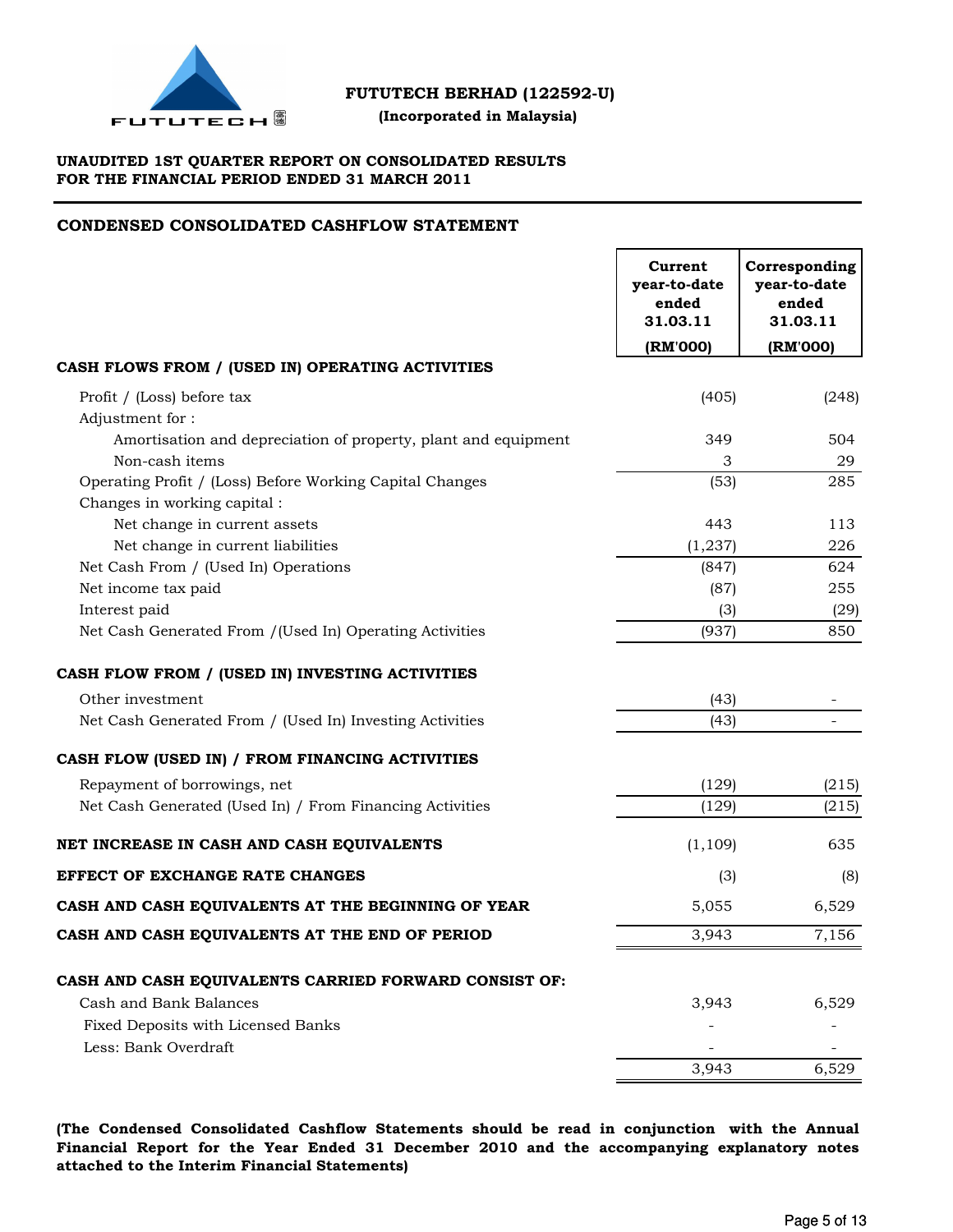

 **(Incorporated in Malaysia)**

## **NOTES TO THE INTERIM FINANCIAL REPORT FOR THE 1ST QUARTER ENDED 31 MARCH 2011**

### **INFORMATION REQUIRED BY FINANCIAL REPORTING STANDARD (FRS) 134**

#### **A1. Basis of Preparation**

The quarterly consolidated financial statements have been prepared by applying accounting policies and method of computation consistent with those used in the preparation of the audited financial statements of the Group and are in accordance with FRS 134, Interim Financial Reporting and Paragraph 9.22 of the Listing Requirements of Bursa Malaysia Securities Berhad ("Bursa Securities"), for the adoption of the following new/revised Financial Reporting Standards ("FRS") effective 1 January 2010 as disclosed below:

|                                                                 | <b>Effective for financial</b> |
|-----------------------------------------------------------------|--------------------------------|
|                                                                 | year beginning                 |
| FRSs, Amendment to FRSs and Interpretations                     | on or after                    |
| FRS 7: Financial Instruments: Disclosures                       | 1 January 2010                 |
| FRS 8: Operating Segments                                       | 1 July 2009                    |
| FRS 101: Presentation of Financial Statements (Revised 2009)    | 1 January 2010                 |
| FRS 123 : Borrowing Costs (Revised 2009)                        | 1 January 2010                 |
| FRS 139: Financial Instruments: Recognition and Measurement     | 1 January 2010                 |
| Amendments to FRS 1: First-time Adoption of Financial Reporting |                                |
| Standards and FRS 127: Consolidated and Separate Financial      |                                |
| Statements: Costs of an Investment in a Subsidiary, Jointly     |                                |
| Controlled Entity or Associate                                  | 1 January 2010                 |
| Amendments to FRS 2: Share-based Payment - Vesting              |                                |
| Conditions and Cancellations                                    | 1 January 2010                 |
| Amendments to FRS 132: Financial Instruments: Presentation      | 1 January 2010                 |
| Amendments to FRS 139: Financial Instruments: Recognition       |                                |
| and Measurement, FRS 7: Financial Instruments: Disclosures,     |                                |
| and IC Interpretation 9: Reassessment of Embedded Derivatives   | 1 January 2010                 |
| IC Interpretation 9: Reassessment of Embedded Derivatives       | 1 January 2010                 |
| IC Interpretation 10: Interim Financial Reporting and           |                                |
| Impairment                                                      | 1 January 2010                 |
| IC Interpretation 11: FRS 2 - Group and Treasury Share          |                                |
| Transactions                                                    | 1 January 2010                 |
| IC Interpretation 13: Customer Loyalty Programmes               | 1 January 2010                 |
| IC Interpretation 14: FRS 119 - The Limit on a Defined Benefit  |                                |
| Asset, Minimum Funding Requirements and their Interpretation    | 1 January 2010                 |
| Improvements to FRSs (2009)                                     | 1 January 2010                 |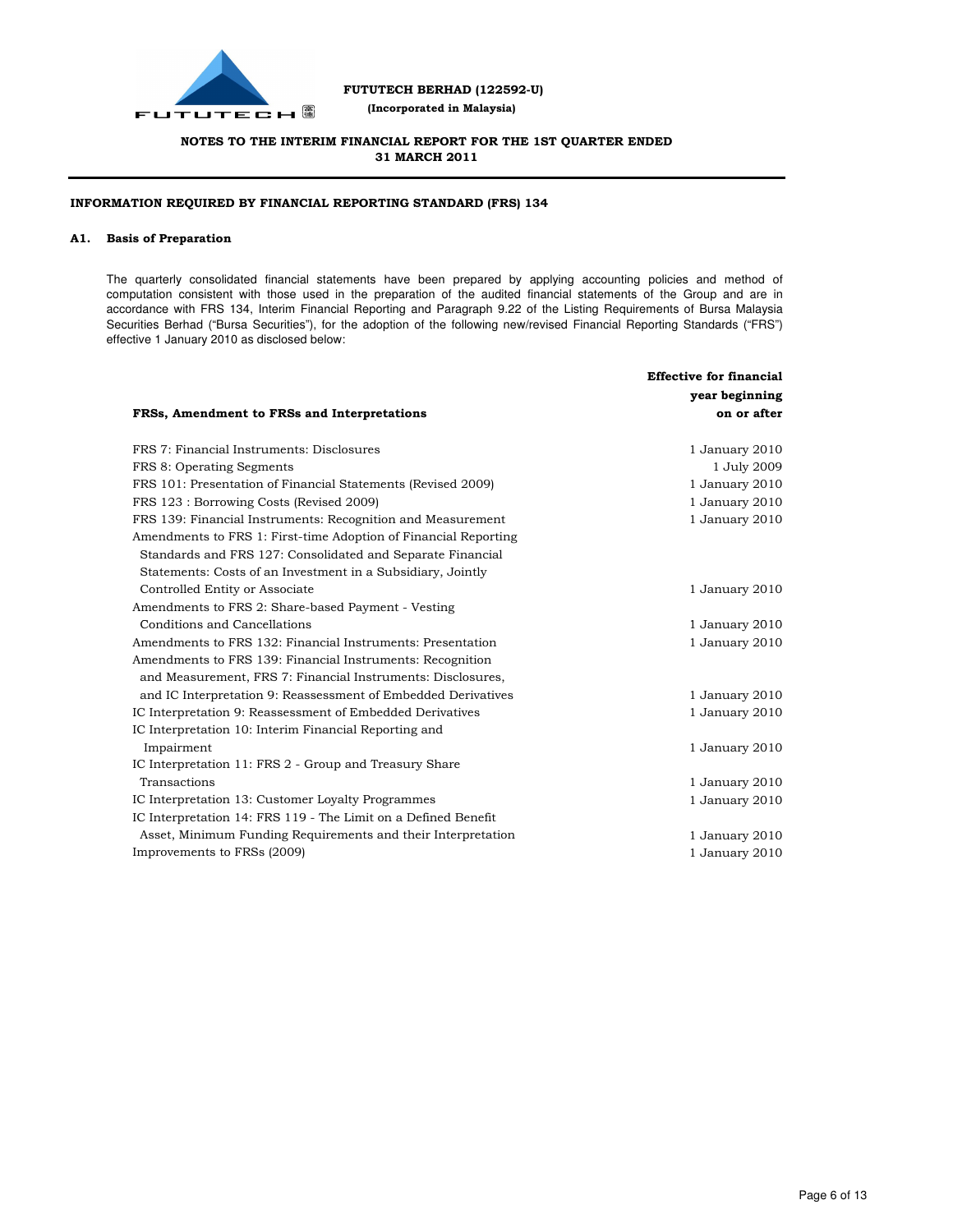

 **(Incorporated in Malaysia)**

## **NOTES TO THE INTERIM FINANCIAL REPORT FOR THE 1ST QUARTER ENDED 31 MARCH 2011**

#### **A1. Basis of Preparation (Cont'd)**

The adoption of the above pronouncements does not have significant impact to the Group, except as described below:

(b) FRS 101 (revised): Presentation of Financial Statement

The Group applies FRS 101 (revised) which became effective as of 1 January 2010. Pursuant to the revised standard, the Group presents all non-owner changes in equity separately in the consolidated statement of comprehensive income.

Comparative information has also been re-presented in conformity with the revised standard.

#### **A2. Audit Report**

The audited financial statements of the Company for the preceding financial year ended 31 December 2010 were not subject to any qualification.

#### **A3. Seasonal or Cyclical Factors**

The principal business operations of the Group are not significantly affected by any seasonal or cyclical factors.

#### **A4. Unusual Items**

There were no unusual items during the current financial quarter affecting the assets, liabilities, equity, net income or cashflow of the Group.

#### **A5. Changes in Estimates**

There were no estimation of amount used in the previous interim reports having a material impact in the current interim report.

#### **A6. Debt and Equity Securities**

There were no other issuance or repayment of any debt and equity securities, share buy-backs, share cancellations, shares held as treasury shares and resale of treasury shares for the current financial year-to-date.

#### **A7. Dividends Paid**

No dividend has been paid during the current financial year-to-date.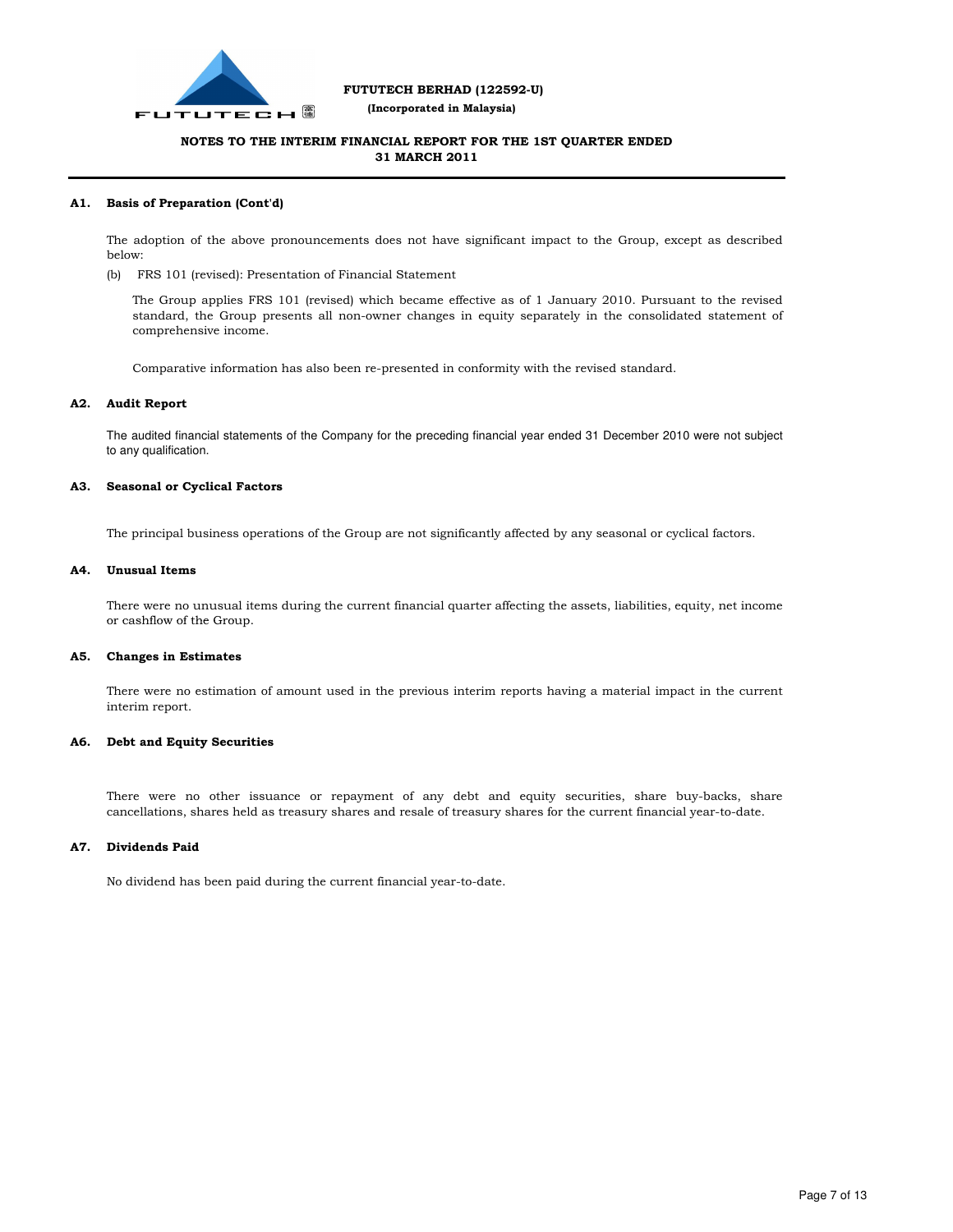

 **(Incorporated in Malaysia)**

### **NOTES TO THE INTERIM FINANCIAL REPORT FOR THE 1ST QUARTER ENDED 31 MARCH 2011**

#### **A8. Segmental Information**

The Group's operations are substantially in the manufacturing sector. The following analysis of activities are based on geographical basis.

|                                    | Ouarter<br>ended | Year-to-date<br>ended |
|------------------------------------|------------------|-----------------------|
|                                    | 31.03.2011       | 31.03.2011            |
|                                    |                  |                       |
|                                    | (RM'000)         | (RM'000)              |
| <b>Segment Revenue</b>             |                  |                       |
| -- Malaysia                        | 12,925           | 12,925                |
| -- Other Countries                 |                  |                       |
|                                    | 12,925           | 12,925                |
| Elimination of Inter-Segment Sales |                  |                       |
| Group Revenue                      | 12,925           | 12,925                |
|                                    |                  |                       |
| <b>Segment Results</b>             |                  |                       |
| -- Malaysia                        | (492)            | (492)                 |
| -- Other Countries                 |                  |                       |
|                                    | (492)            | (492)                 |
| Elimination                        |                  |                       |
| Profit/(Loss) from Operations      | (492)            | (492)                 |

#### **A9. Subsequent Material Events**

There were no material events in the interval between the end of the current financial quarter and 28 MAY 2011 other than disclosed in Note A12.

#### **A10. Changes in Composition of the Group**

There were no material effect of changes in the composition of the Group during the current financial year under review.

#### **A11. Changes in Contingent Liabilities or Contingent Assets**

As at 20 May 2011, the Company has given corporate guarantees amounting to RM4.57 million for credit facilities granted to certain subsidiary companies.

#### **A12. Capital Commitments**

As at 31 March 2011 the Group has no material capital commitments.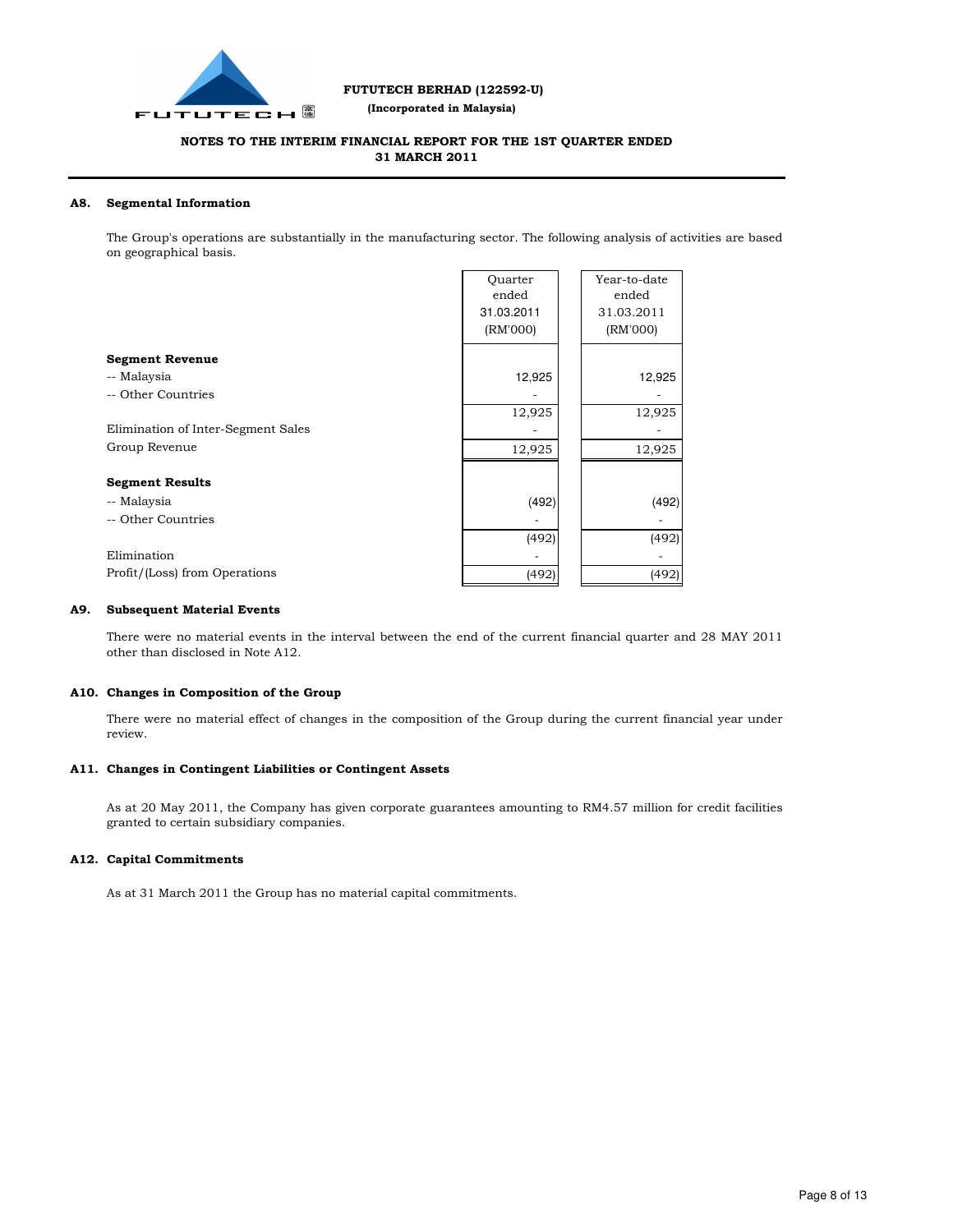

 **(Incorporated in Malaysia)**

## **NOTES TO THE INTERIM FINANCIAL REPORT FOR THE 1ST QUARTER ENDED 31 MARCH 2011**

#### **ADDITIONAL INFORMATION REQUIRED BY THE LISTING REQUIREMENTS OF BURSA SECURITIES**

#### **B1. Review of Performance**

For the current quarter, the Group registered a higher turnover of RM12.93 million as compared to RM3.61 million in the same corresponding quarter of 2010. The improved turnover was attributed to higher contribution from the construction division as a result of higher site activities of projects.

However, loss before tax for the Group was at RM0.41 million in the current quarter compared to RM0.25 million in Q. 1, 2010 as a result of overall lower turnover and margins being recorded by the manufacturing arm.

### **B2. Comparison of Profit Before Taxation for the Current Quarter with Immediate Preceding Quarter**

|                                         | Current<br>Quarter ended<br>31.03.2011<br>(RM'000) | Preceding<br>Quarter ended<br>31.12.2010<br>(RM'000) |
|-----------------------------------------|----------------------------------------------------|------------------------------------------------------|
| Revenue                                 | 12,925                                             | 8,604                                                |
| Consolidated Profit / (Loss) Before Tax | (405)                                              | (3,705)                                              |

By comparison to the turnover in the immediate preceding quarter of RM8.60 million, revenue in the current quarter improved to RM12.93 million as progress billings from its construction segment drives Group revenues.

With the improved turnover, loss before tax for the Group fell to RM0.41 million in the current quarter as compared to a loss before tax of RM3.71 million in the immediate preceding quarter due mainly to certain impairments and provisions being taken up in Q.4, 2010.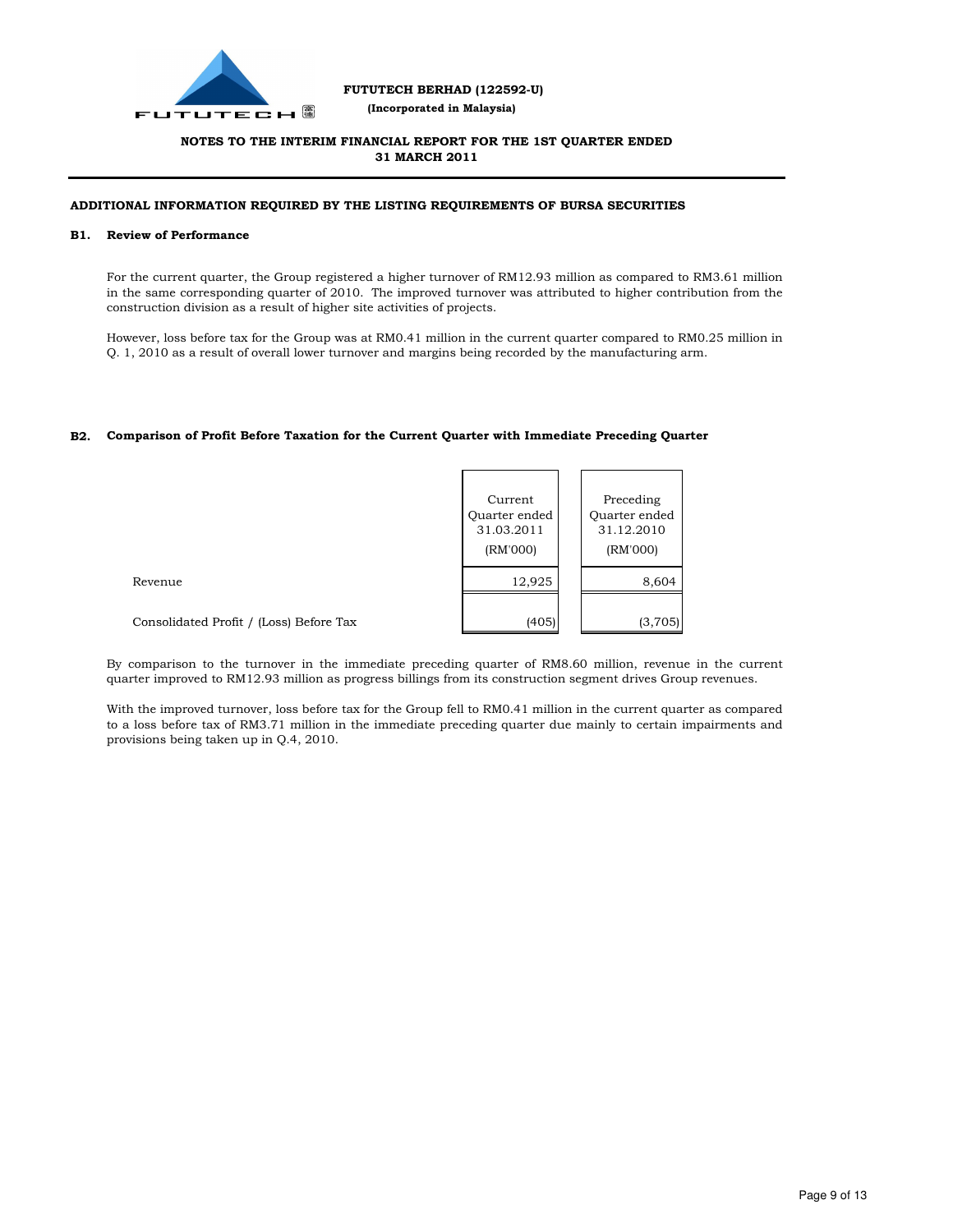

 **(Incorporated in Malaysia)**

## **NOTES TO THE INTERIM FINANCIAL REPORT FOR THE 1ST QUARTER ENDED 31 MARCH 2011**

#### **B3. Prospects**

With the construction sector remaining generally optimistic in the country, we expect the Group's construction arm to contribute positively to the overall position of the Group whilst the manufacturing arm will benefit from related synergies that may be achieved from its construction arm.

#### **B4. Profit Forecast**

Not applicable as no profit forecast was published.

#### **B5. Taxation**

| Ouarter<br>ended<br>31.03.2011 | Year-to-Date<br>ended<br>31.03.2011 |
|--------------------------------|-------------------------------------|
| (RM'000)                       | (RM'000)                            |
| 87                             |                                     |

Current Taxation

Although the Group recorded a loss, taxation was incurred as certain expenses are disallowed for tax purposes and losses recorded by certain subsidiaries are not allowed to be set-off against taxable profits of other subsidiaries as group tax relief is not available.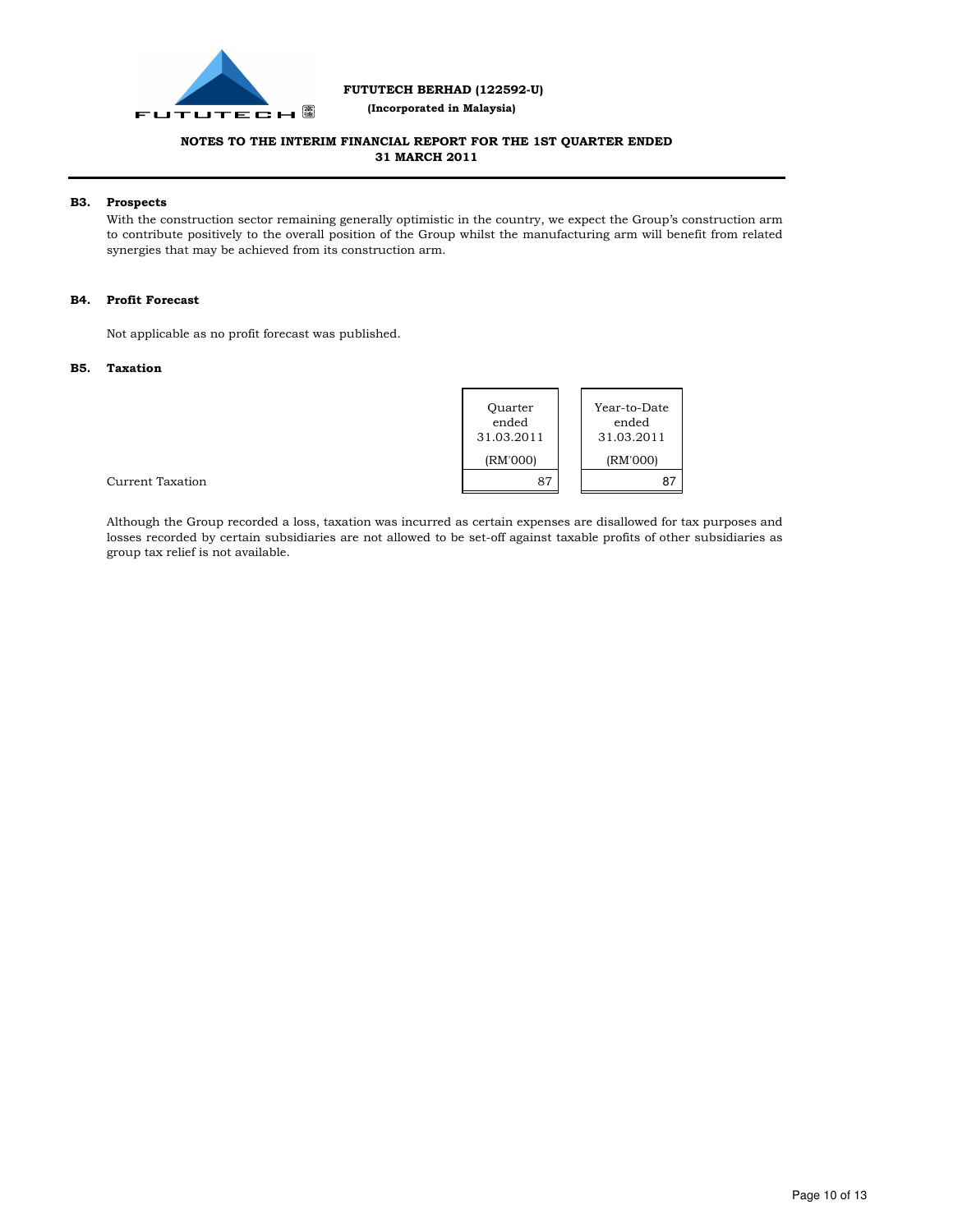

 **(Incorporated in Malaysia)**

## **NOTES TO THE INTERIM FINANCIAL REPORT FOR THE 1ST QUARTER ENDED 31 MARCH 2011**

#### **B6. Quoted Securities**

Investments in quoted securities as at 31 March 2011 are as follows :-

|                   | RM     |  |
|-------------------|--------|--|
| At cost           | 19,800 |  |
| At carrying value | 2,310  |  |
| At market value   | 2,310  |  |

#### **B7 Group Borrowings and Debt Securities**

|    |                                                         | As at<br>31.03.2011<br>(RM'000) |
|----|---------------------------------------------------------|---------------------------------|
| a) | Secured borrowings                                      | 86                              |
|    | Unsecured borrowings                                    |                                 |
|    |                                                         | 86                              |
| b) | Short term<br>- hire purchase creditors<br>- term loans | 86                              |
|    |                                                         | 86                              |
|    | Long term<br>- hire purchase creditors<br>- term loans  |                                 |
|    |                                                         |                                 |
|    | <b>Total Borrowings</b>                                 | 86                              |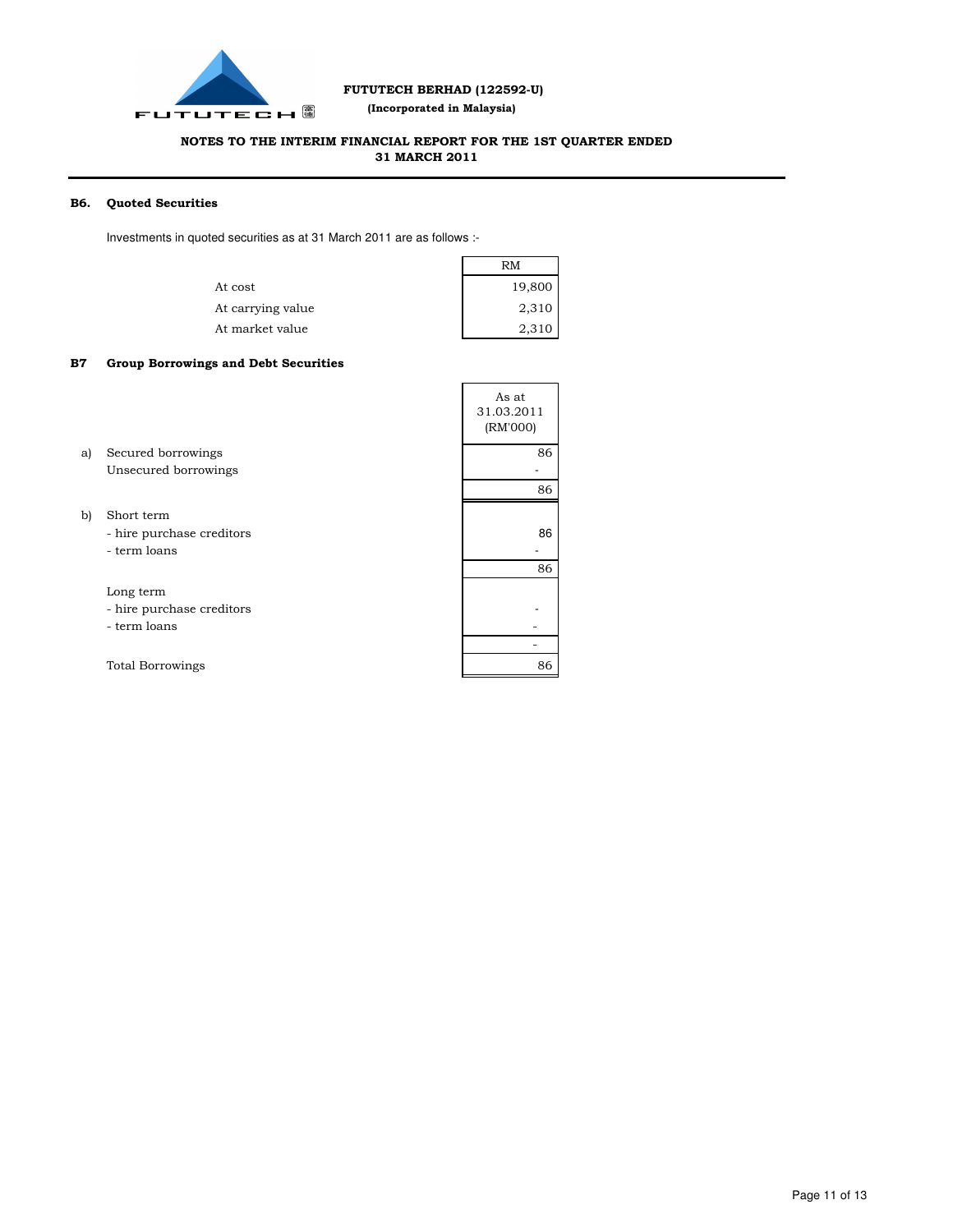

 **(Incorporated in Malaysia)**

## **NOTES TO THE INTERIM FINANCIAL REPORT FOR THE 1ST QUARTER ENDED 31 MARCH 2011**

#### **B9. Off Balance Sheet Financial Instruments**

There are no financial instruments with off balance sheet risk as at 28 February 2011

#### **B10. Material Litigation**

There is no pending material litigation as at 28 February 2011

#### **B11. Dividends**

No interim dividend has been declared for the current financial quarter under review.

#### **B12. Earnings Per Share**

|                                                                                                      | Quarter Ended |            | Year-to-Date Ended |            |
|------------------------------------------------------------------------------------------------------|---------------|------------|--------------------|------------|
|                                                                                                      | 31.03.2011    | 31.03.2011 | 31.03.2011         | 31.03.2011 |
| <b>Earnings</b>                                                                                      |               |            |                    |            |
| Profit / (Loss) attributable to equity<br>holders of the Company (RM'000)                            | (492)         | (345)      | (492)              | (345)      |
| a) Basic                                                                                             |               |            |                    |            |
| Issued ordinary shares at the beginning of<br>the period ('000)                                      | 58,726        | 58,726     | 58,726             | 58,726     |
| Effect of shares issued ('000)                                                                       |               |            |                    |            |
| Weighted average number of ordinary<br>shares ('000)                                                 | 58,726        | 58,726     | 58,726             | 58,726     |
| Basic Profit/(losses) per share<br>attributable to equity holders of the<br>parent (Sen)             | (0.84)        | (0.59)     | (0.84)             | (0.59)     |
| b) Diluted                                                                                           |               |            |                    |            |
| Weighted average number of ordinary<br>shares ('000)                                                 | $N/A^*$       | $N/A^*$    | $N/A^*$            | $N/A^*$    |
| Effect of share options ('000)                                                                       | $N/A^*$       | $N/A^*$    | $N/A^*$            | $N/A^*$    |
| Weighted average number of ordinary<br>shares (diluted) ('000)                                       | $N/A^*$       | $N/A^*$    | $N/A^*$            | $N/A^*$    |
| Fully diluted earnings / (losses) per<br>share attributable to equity holders of<br>the parent (Sen) | $N/A^*$       | $N/A^*$    | $N/A^*$            | $N/A^*$    |

**\*** *Fully diluted EPS is not calculated as the impact is anti-dilutive*